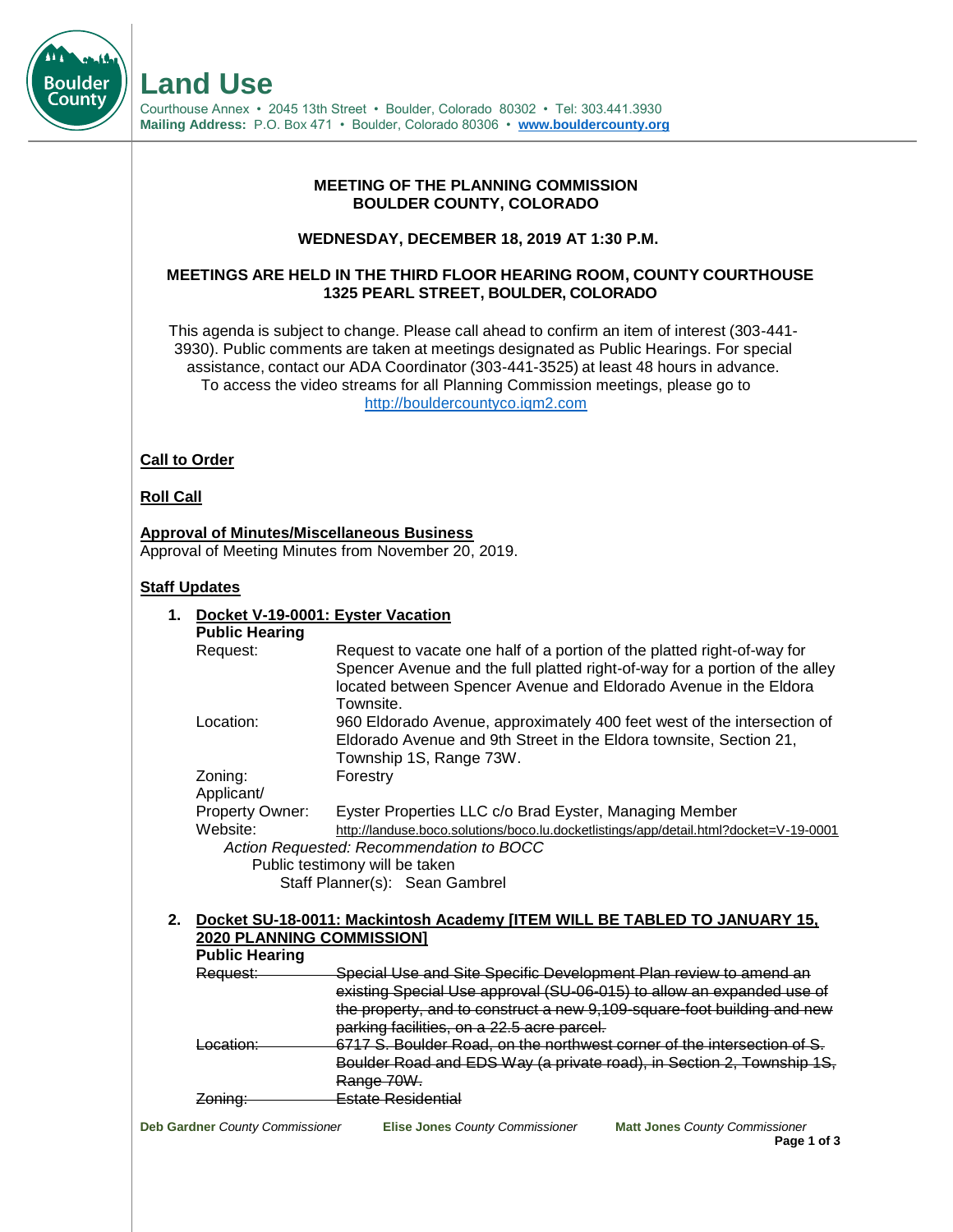| Applicant/      |                                                                                        |
|-----------------|----------------------------------------------------------------------------------------|
| Property Owner: | JJ Morrow, Mackintosh Academy                                                          |
| Agent:          | Danica Powell<br><del>Damoa r owon</del>                                               |
| Website:        | http://landuse.boco.solutions/boco.lu.docketlistings/app/detail.html?docket=SU-18-0011 |

*Action Requested: Recommendation to BOCC* Public testimony will be taken Staff Planner(s): Summer Frederick

# **3. Docket SU-19-0006: Eldora Property LLC**

**Public Hearing**

| Request:                | Request to amend Special Use Review (SU-94-17) to allow for the<br>construction of a 568-space parking lot located at 2861 Lake Eldora Ski<br>Road.                                                                              |
|-------------------------|----------------------------------------------------------------------------------------------------------------------------------------------------------------------------------------------------------------------------------|
| Location:               | 2861 Lake Eldora Ski Road, parcel #s 158300300022 and<br>158300301001, at the end of Lake Eldora Ski Road, approximately 2.6<br>miles west of its intersection with Eldora Road, in Sections 29 & 30,<br>Township 1S, Range 73W. |
| Zoning:<br>Applicants/  | Forestry                                                                                                                                                                                                                         |
| <b>Property Owners:</b> | Ertl, Inc. c/o Donna Cartwright & Eldora Mountain Resort c/o Bret<br>Tregaskis                                                                                                                                                   |
| Website:                | http://landuse.boco.solutions/boco.lu.docketlistings/app/detail.html?docket=SU-19-0006                                                                                                                                           |

*Action Requested: Recommendation to BOCC* Public testimony will be taken Staff Planner(s): Summer Frederick

# **4. Transportation Master Plan Update**

#### **Public Hearing**

Boulder County Transportation Staff will present to the Planning Commission the final Transportation Master Plan (TMP). Staff will summarize changes since the draft document, including responding to Planning Commission feedback.

Website: https://www.bouldercounty.org/transportation/plans-and-projects/transportation-master-plan/

*Action Requested: Recommendation to BOCC* Public testimony will be taken Staff Planner(s): Stacey Proctor, Scott McCarey

#### **5. Public Hearing for Docket BCCP-19-0003: Decision on BCCP Passive Recreation Definition Update to include E-Bikes Public Hearing**

In the Open Space Element of the Boulder County Comprehensive Plan, passive recreation is defined, in part, as non-motorized. In the wake of a 2017 change in Colorado state law addressing how e-bikes are classified and where they are allowed, county staff conducted public outreach about e-bikes in 2018 and conducted research and outreach during an e-bike pilot project in 2019. Based on research and outreach results during the e-bike pilot, the Boulder County Commissioners made a policy decision to allow e-bikes on plains trails where conventional bikes are allowed. Staff will bring updated recommendations for amending the passive recreation definition based on the Planning Commission study session discussion and input from the Board of Commissioners.

Website: https://www.bouldercounty.org/open-space/management/e-bikes/

*Action Requested: Decision*

Public testimony will be taken Staff Planner(s): Tina Nielsen

**Items**

**Adjournment**